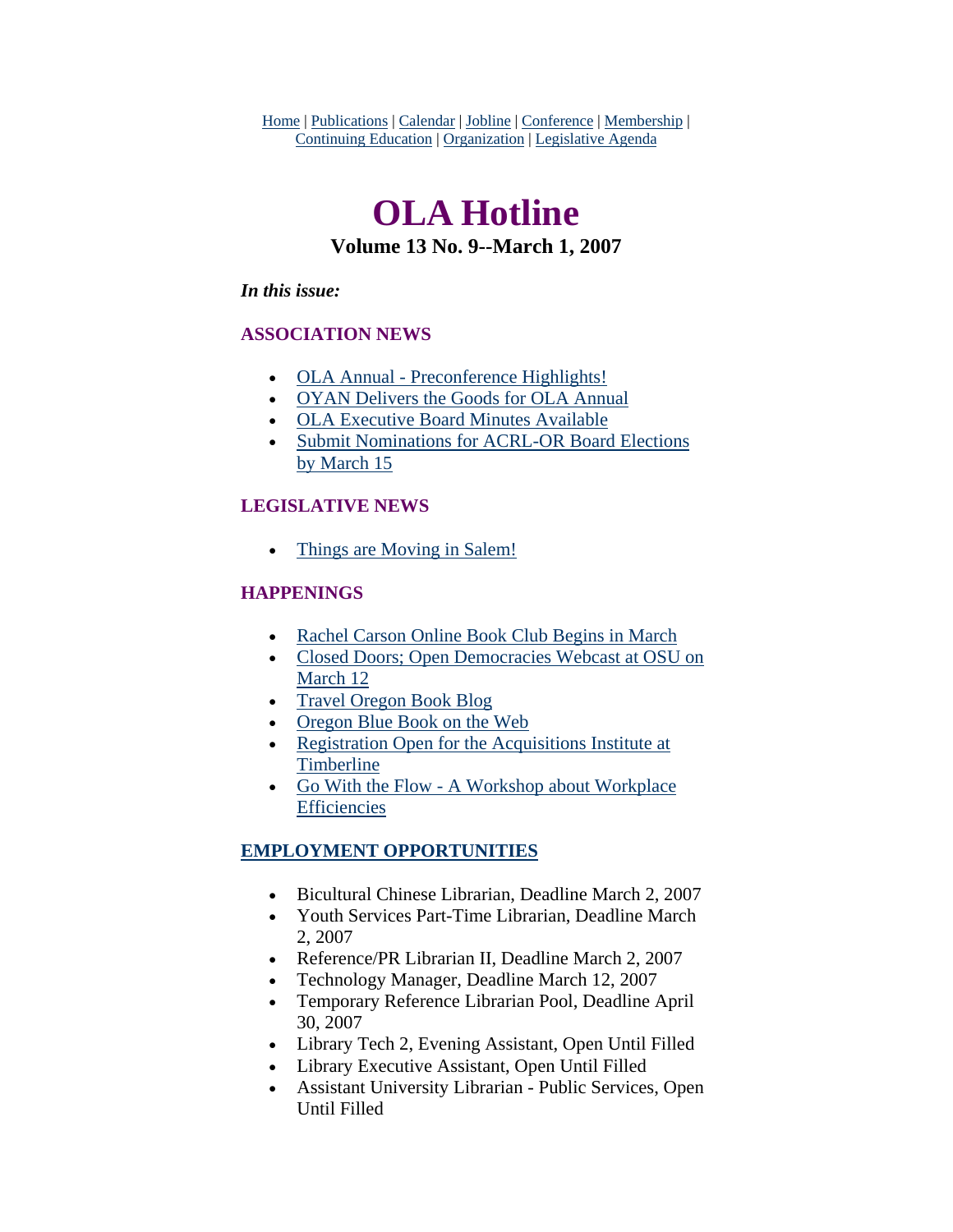- <span id="page-1-0"></span>• Business & Economics Reference & Instruction Librarian, Open Until Filled
- Library Director (Lakeview), Open Until Filled
- Public Services Librarian, Open Until Filled
- Librarian (CH2M Hill), Open Until Filled
- Library Director (Forest Grove), Open Until Filled

#### **CALENDAR**

## **Association News**

#### **OLA Annual - Preconference Highlights!**

The OLA Annual Conference will be held April 18-20, 2007. [Register now](http://www.olaweb.org/conference/) to ensure your spot. Early registration ends on March 16th. The conference website has more information about programs and presenters. The preconferences will be held on April 18.

**Teens and Today's Technology** (Sponsor: OYAN) Through a combination of discussion and hands-on activities, attendees will look at how libraries can use a variety of electronic media to attract and maintain a teen audience. Attendees will be introduced to a broad spectrum of new technologies.

#### **Legal Ease: What Staff, Administrators & Trustees Need to Know about Libraries and the Law** (Sponsors: IFC; CSD/OYAN; SSD; PLD)

A wide variety of topics will be addressed, including an introduction to the First Amendment, libraries and the Internet, youth access, privacy and confidentiality, labeling, and challenged materials. Attendees will walk away with a road map to additional resources and methods for keeping current as the intellectual freedom conversation continues to evolve.

#### **The Power of Personal Persuasion: Advancing the Academic Library Agenda from the Front Lines** (Sponsor: ACRL-OR)

Covers the basic "tools" of persuasion: techniques for persuading others, applications of persuasion techniques for libraries, and recommended processes and examples for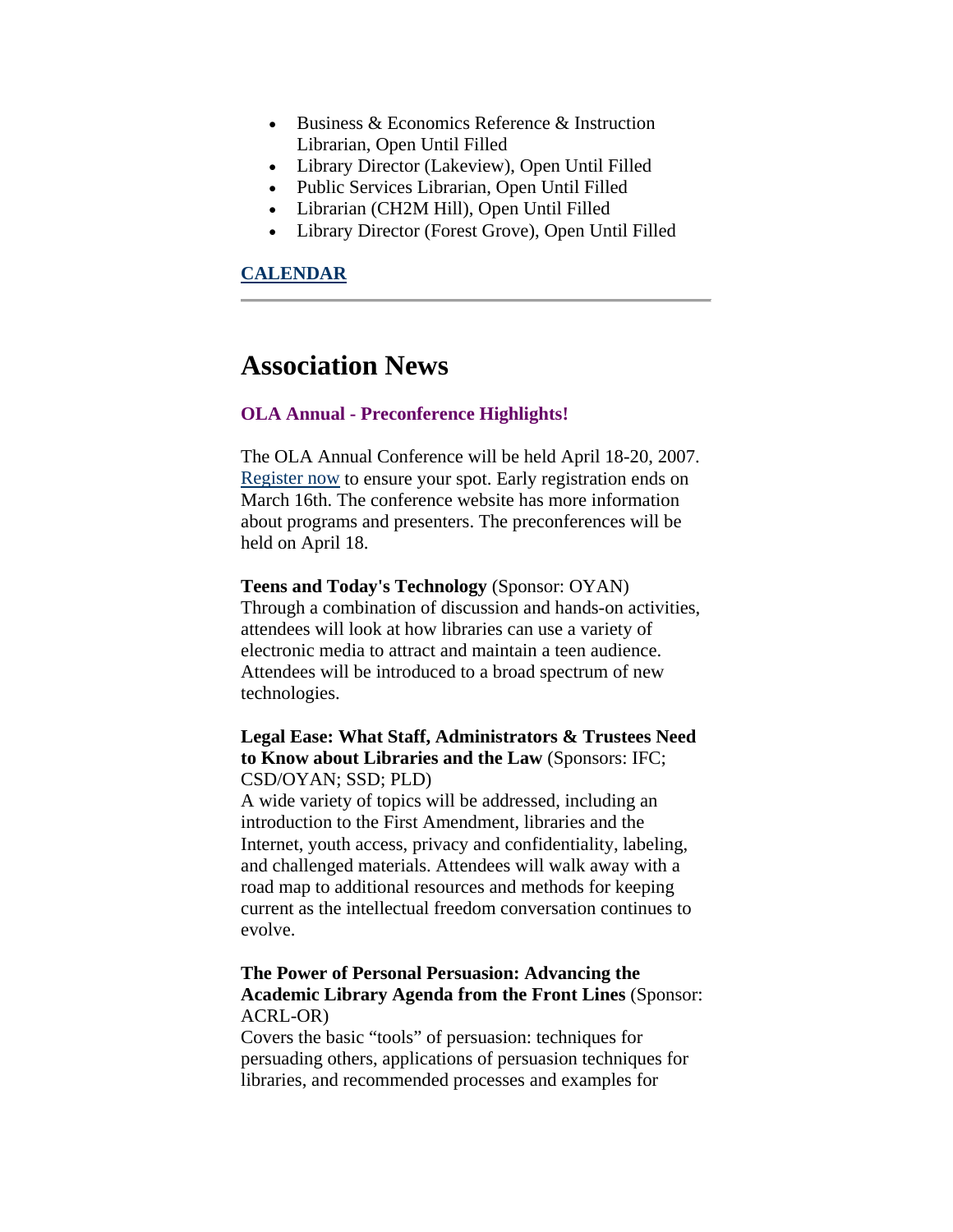<span id="page-2-0"></span>persuading others within higher education environments.

#### **Video/DVD Cataloging: The Basics and Beyond** (Sponsor: TSRT)

An introduction to DVD and video cataloging. Using AACR2 chapter 7, LCR's, and other standards. Attendees will gain an understanding of how to catalog these materials, hear about the tools used and will have the opportunity to discuss relevant issues and decisions which need to be made.

#### **From Demanding to Delirious: Tools for Dealing with Difficult Patrons** (Sponsors: PLD; SSD)

This practical workshop is specifically designed to teach frontline library staff to respond to someone who is angry and hostile, to effectively assess and intervene in a range of challenging situations and will offer specific tips for handling situations involving mentally ill, drug-affected, and homeless patrons.

#### **It's Not If But When: Basics of Emergency Preparedness in Your Library** (Sponsor: SSD)

This session offers a broad overview of emergency preparedness, response and recovery tailored to the unique needs of libraries. There will be an introduction to disaster plan templates and the critical primary elements and priorities for emergency response and recover. Also provided will be information on print and electronic resources for emergency planning and exhibits of resource materials and supplies. For all library staff responsible for or interested in disaster planning and response.

#### **OYAN Delivers the Goods for OLA Annual**

Library workers of all stripes will find a variety of programs centered on working with teen patrons at this year's OLA Conference in Corvallis. OYAN, the Oregon Young Adult Network, is sponsoring a full day preconference as well as three regular program sessions. From teens and technology to school and library partnerships, attendees will be motivated to investigate new ways to serve this amazing and challenging age group.

Additionally, keep your eyes open for OYAN members selling tickets to our fabulous raffle, and join us Wednesday night before the Public Library Division's banquet for the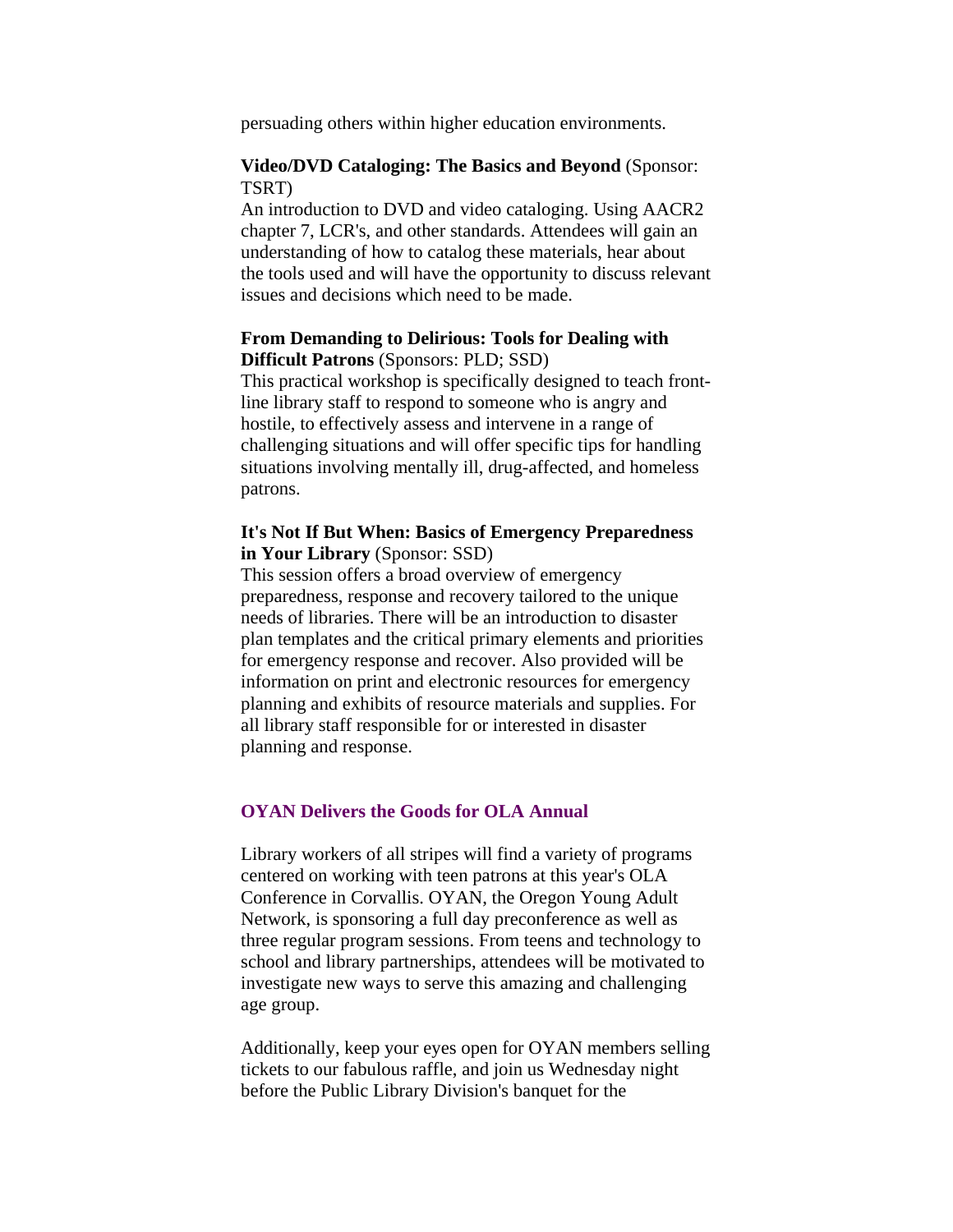<span id="page-3-0"></span>announcement of the worthy winner of our inaugural "OYEA! Award" for excellence in library service to Oregon teens.

OYAN-sponsored programs at OLA 2007 include:

- **Teens and Today's Technology** preconference, Wednesday, April 18 (see description above in Preconference Highlights)
- **Teen Programming Showcase**, Conference Session III, Thursday, April 19 Looking for some new ideas to serve up to teens in your library? Come check out the stations OYAN members have set up, each demonstrating a fun and successful program.
- **Talk to Me: School, Public, and Academic Library Staff in Conversation**, Conference Session V, Friday, April 20 How can library staff from a variety of institutions work together to better serve our youth? Come to this panel discussion to find out!
- **Book Rave**, Conference Session VI, Friday, April 20 Each year, the OYAN membership discusses and votes on our favorite teen books from the past two years to create a list of 20 quality titles for teen readers (and others who enjoy teen lit!). Come hear booktalks of the winners and pick up your own copy of the Rave.

#### **OLA Executive Board Minutes Available**

Find out the latest! Read the [draft copy of the minutes](http://www.olaweb.org/minutes/OLAmin0107.doc) for the January 12, 2007 Executive Board meeting. Board members will vote to approve these minutes at their March 9, 2007 meeting at the Tigard Public Library.

#### **Submit Nominations for ACRL-OR Board Elections by March 15**

OLA's Academic Division (ACRL-OR) needs three people to fill positions on the Board starting Sept. 1, 2007. Nominate someone or yourself for these positions by March 15, 2007. Elections begin May 1.

Available positions are:

• **At-Large positions** (2) General board membership for 2 year term. Must be an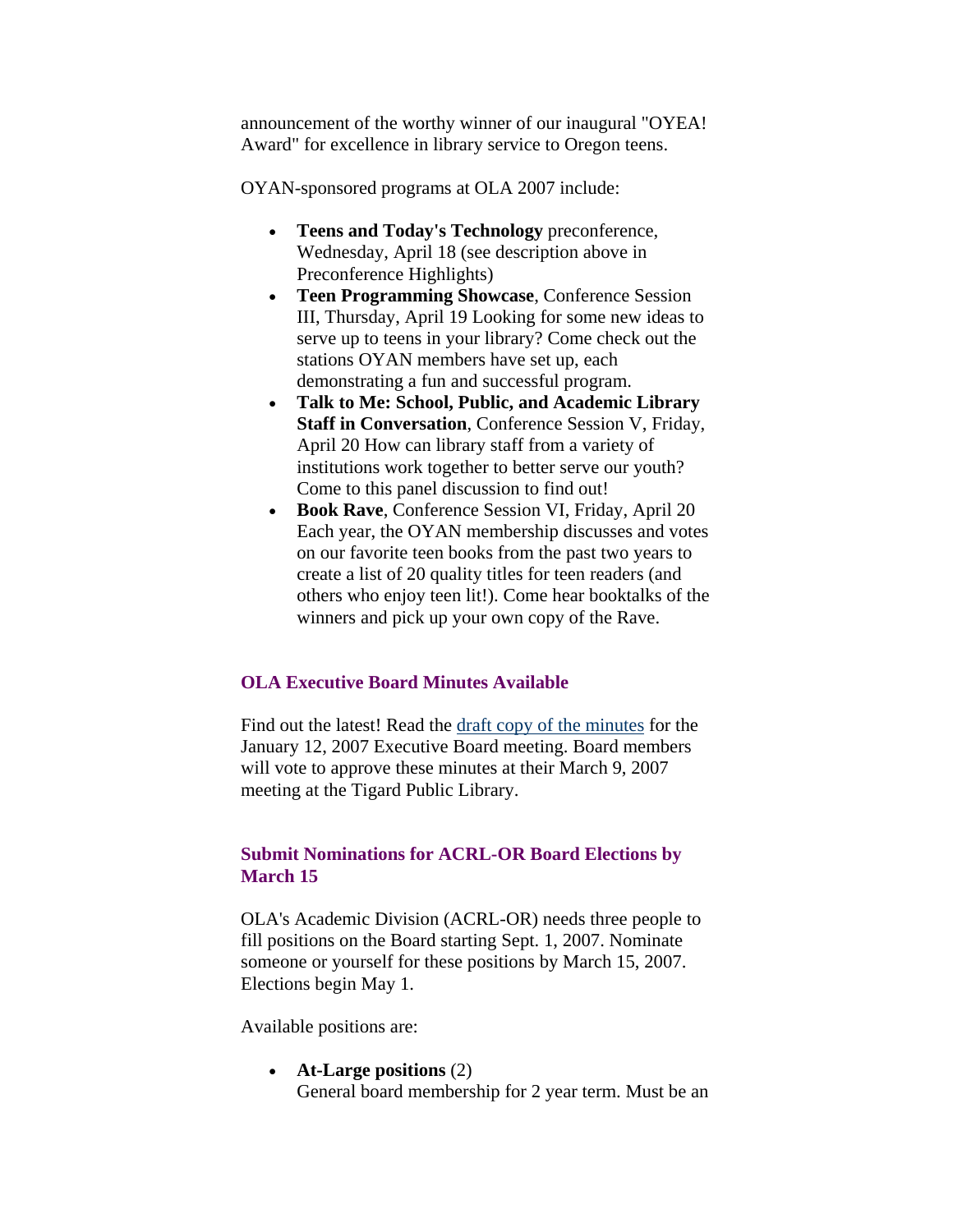OLA member.

<span id="page-4-0"></span>• **Vice Chair/Chair-Elect** (1)

Three year commitment: Vice Chair, Chair, and then Past Chair. Must be(come) member of ACRL National as well as OLA. The Chair runs the ACRL-OR Board and also sits on the OLA Executive Board.

Nominations, and questions about these positions, can be directed to Barbara Valentine at 503-883-2573 or [by email.](mailto:bvalen@linfield.edu)

## **Legislative News**

#### **Things are Moving in Salem!**

HB 2116, the Ready-to-Read Grant Program Revision, passed the House with one no vote. Now, it goes to Senate Education and Government Committee. We do not see any problems with getting it passed. I appreciate all of you who contacted your legislators on this one and kudos to Pat Duke (Wilsonville Public Library) for representing OLA at the Bill's hearing.

SB 5523, the State Library's Budget, passed out of Ways and Means on the 23rd. It was one of the first state agency budgets to get over the first hurdle. Many thanks to Connie Bennett (Eugene Public Library) and Abigail Elder (Multnomah County Library) for testifying for OLA in support of the budget.

SJR 10 and HJR 14, resolutions addressing the double majority, are alive. A hearing has been scheduled for SJR 10, so now is a good time to contact your senators about SJR 10! You can find OLA's issue brief and position on the [OLA](http://olanetwork.wikispaces.com/)  [Legislative Network wiki](http://olanetwork.wikispaces.com/).

We are waiting for a bill number to be assigned to our bill protecting patrons' email addresses. Stay tuned for more updates!

If you have questions or concerns about what's going on in Salem, please contact [Janet Webster](mailto:janet.webser@oregonstate.edu), OLA's Legislative Committee Chair, or [Nan Heim](mailto:nanheim@nanheim.com), OLA's lobbyist.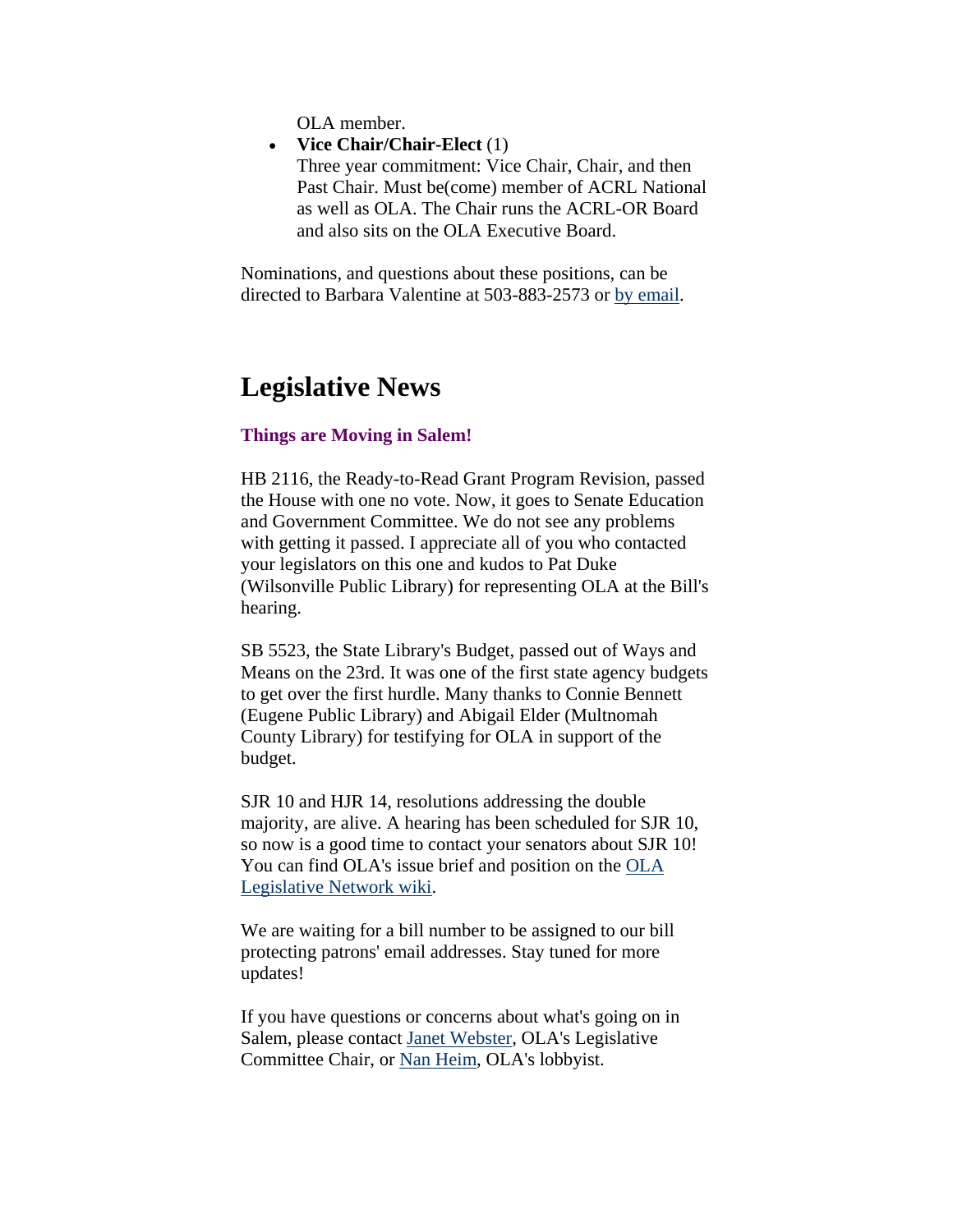# <span id="page-5-0"></span>**Happenings**

#### **Rachel Carson Online Book Club Begins in March**

Rachel Carson is considered by many to be the mother of modern-day ecology. This year, to mark the 100th anniversary of Rachel Carson's birth, the U.S. Fish and Wildlife Service, working with the Friends of the National Conservation Training Center, will celebrate the achievements of its most notable employee by launching the [Rachel Carson Online](http://rcbookclub.blogspot.com/)  [Book Club](http://rcbookclub.blogspot.com/).

Beginning in March and continuing through November 2007, the online book club will focus on the life and work of Rachel Carson including her role as a female leader in science and government. Through the study of her writing, the Book Club will provide an opportunity for dialogue and discussion of current environmental issues in light of Carson's legacy. Several distinguished moderators will participate in the online discussions. Author and Carson biographer, Linda Lear, will launch the first session on March 1.

For more details, including the list of moderators and books, visit the [book club website.](http://rcbookclub.blogspot.com/)

#### **Closed Doors; Open Democracies Webcast at OSU on March 12**

Oregon State University Libraries, in partnership with the League of Women Voters-Corvallis, are pleased to announce they are a host site for the webcast of the second annual national Sunshine Week event, "Closed Doors; Open Democracies? A national dialogue with government openness experts." It will be held 10-11:30 am on Monday, March 12, in the Willamette Industries Seminar room, 3rd floor of The Valley Library. All are welcome to attend.

Join Ira Flatow, host and executive producer of NPR's Science Friday, and two panels of government and other experts in a national dialogue addressing issues of access to government information, including the impact of government suppression and manipulation of scientific information on public health and safety - and accountability at the federal and the state and local levels. The event will begin with a lively discussion of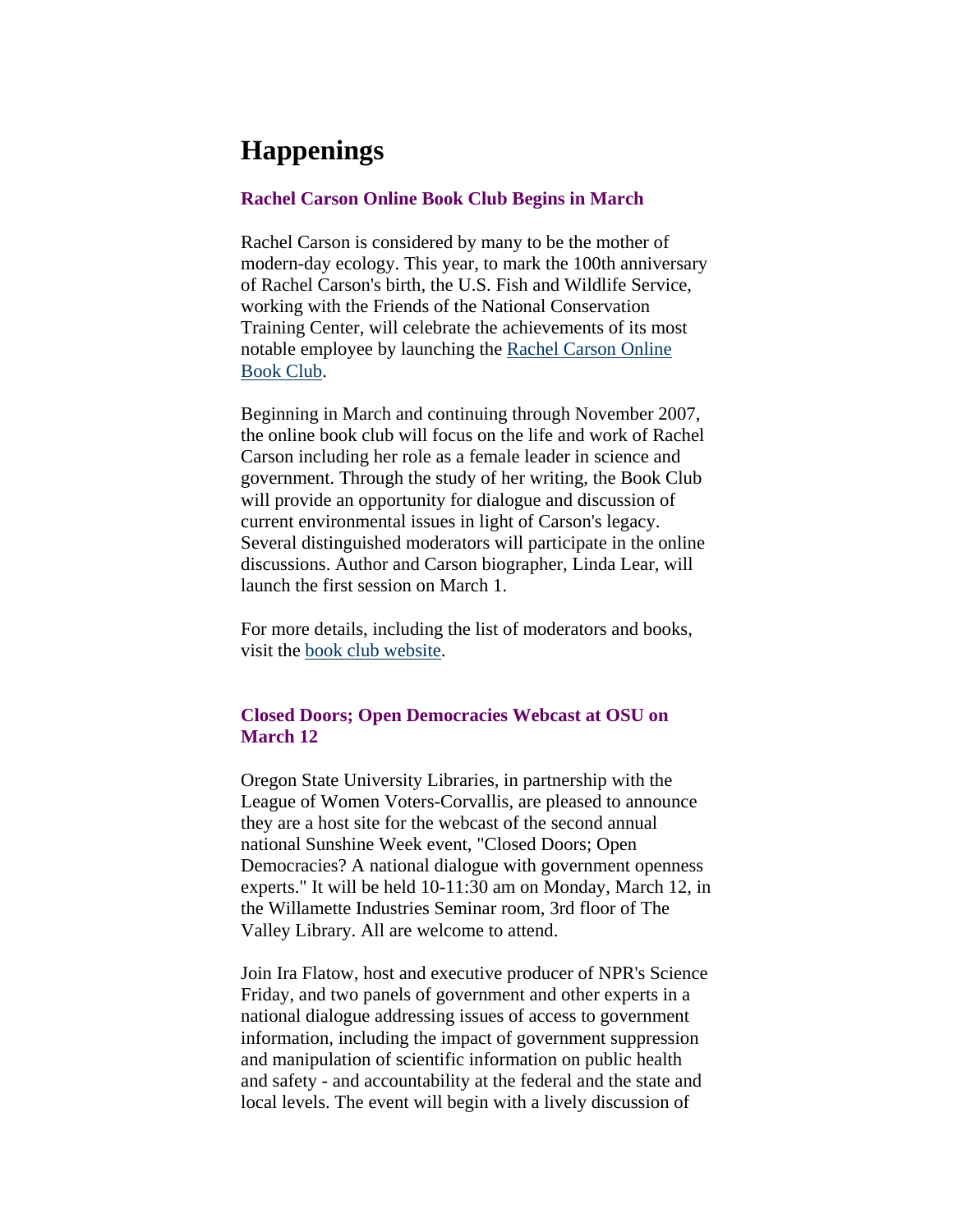<span id="page-6-0"></span>the issues and end with ideas for action.

This dialogue with government openness experts - which will feature video segments and a question-and-answer period kicks off Sunshine Week 2007. Sunshine Week is a national initiative to open a dialogue about the importance of open government and freedom of information. Participants include print, broadcast and online news media, civic groups, libraries, non-profits, schools and others interested in the public's right to know. It is non-partisan, whose supporters are conservative, liberal and everything in between.

The event is being hosted by the American Association of Law Libraries, American Library Association, Association of Research Libraries, League of Women Voters, National Coalition Against Censorship, National Freedom of Information Coalition, OpenTheGovernment.org, Special Libraries Association, Sunshine Week, and Union of Concerned Scientists.

Visit the [OpenTheGovernment.org website](http://www.openthegovernment.org/) for more information on the program. Also visit the [Sunshine Week](http://www.sunshineweek.org/)  [website](http://www.sunshineweek.org/) to learn more about Sunshine Week. [Map and](http://osulibrary.oregonstate.edu/locations/findus.html)  [directions to OSU](http://osulibrary.oregonstate.edu/locations/findus.html).

#### **Travel Oregon Book Blog**

The Oregon State Library and the Oregon Tourism Commission have collaborated to create a book review component for the [Travel Oregon blog](http://blog.traveloregon.com/). The blog features Listening to Coyote by local author Bill Sullivan. Choose the [Continue reading "Oregonians Love Books!"](http://blog.traveloregon.com/2007/02/oregonians_love_books.html#more) link to view recommendations from Jim Scheppke and other librarians across the state. Please, post your own comments and recommendations to the blog. Books should be by Oregon authors or feature Oregon in a way that gives tourists a feel for the people, places, and history here.

#### **Oregon Blue Book on the Web**

The web version of the [Oregon Blue Book](http://bluebook.state.or.us/) has been redesigned to include updated information and new offerings for teachers and students. In addition to the ongoing educational resources such as the almanac and state history, it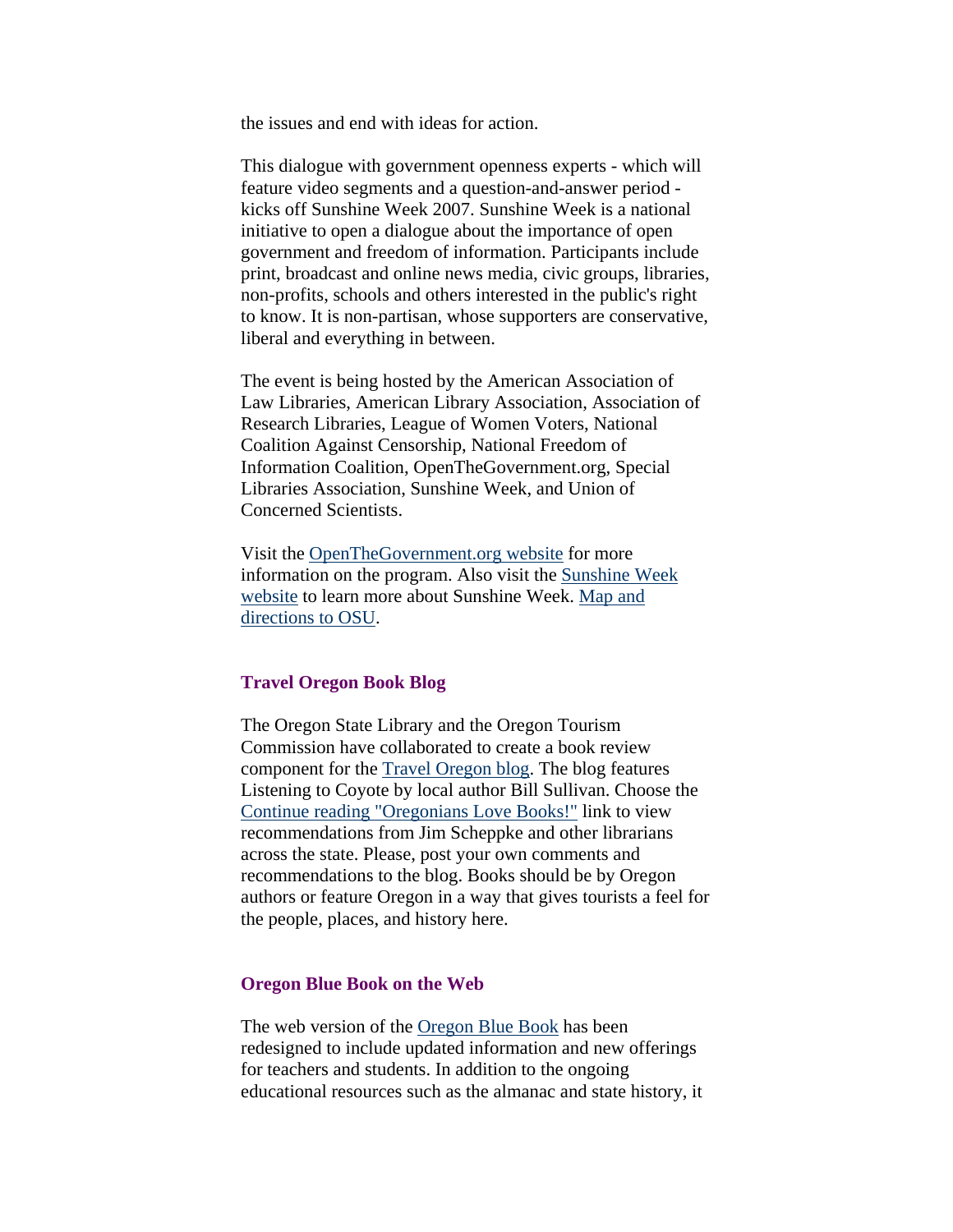<span id="page-7-0"></span>now has significant features aimed at "kids of all ages." These include games, trivia, quizzes, web polls, a coloring book, and more. The common element of these features is that they all focus on Oregon history, people, state symbols, etc. The goal is for kids to have fun and learn about Oregon at the same time. Many of the resources range from easy to harder in an effort to appeal to students from grade school through high school. Even adults can learn something! Visit the [Kids](http://bluebook.state.or.us/kids/)  [Corner](http://bluebook.state.or.us/kids/).

The site has some other upgrades including dozens of new images that illustrate the Oregon History narrative, as well as many more pictures in the Oregon Almanac.

Contact Gary Halvorson [by email](mailto:gary.d.halvorson@state.or.us) or 503-378- 5259 with questions or comments.

#### **Registration Open for the Acquisitions Institute at Timberline**

Registration is now being accepted for the 7th Acquisitions Institute at Timberline Lodge. Timberline Lodge is one hour east of Portland, Oregon, on the slope of Mount Hood. The conference will be held May 19-22, 2007. Visit the [conference](http://libweb.uoregon.edu/ec/aitl/)  [website](http://libweb.uoregon.edu/ec/aitl/) to see the preliminary program and registration information.

The Acquisitions Institute at Timberline Lodge is an Oregon (educational) Nonprofit Corporation, #361549-95, EIN 71- 1001116.

### **Go With the Flow - A Workshop about Workplace Efficiencies**

This OCLC Resource Sharing Services Workshop is intended for intermediate-level WorldCat Resource Sharing system users who would like to learn more about several new programs and services that can substantially increase workplace efficiency. Four main areas of interest will be explored:

1. Deflection is a new tool that allows the system to deflect requests for certain types of material, from certain locations or groups. In addition, workflow issues will be discussed and hands-on exercises will be